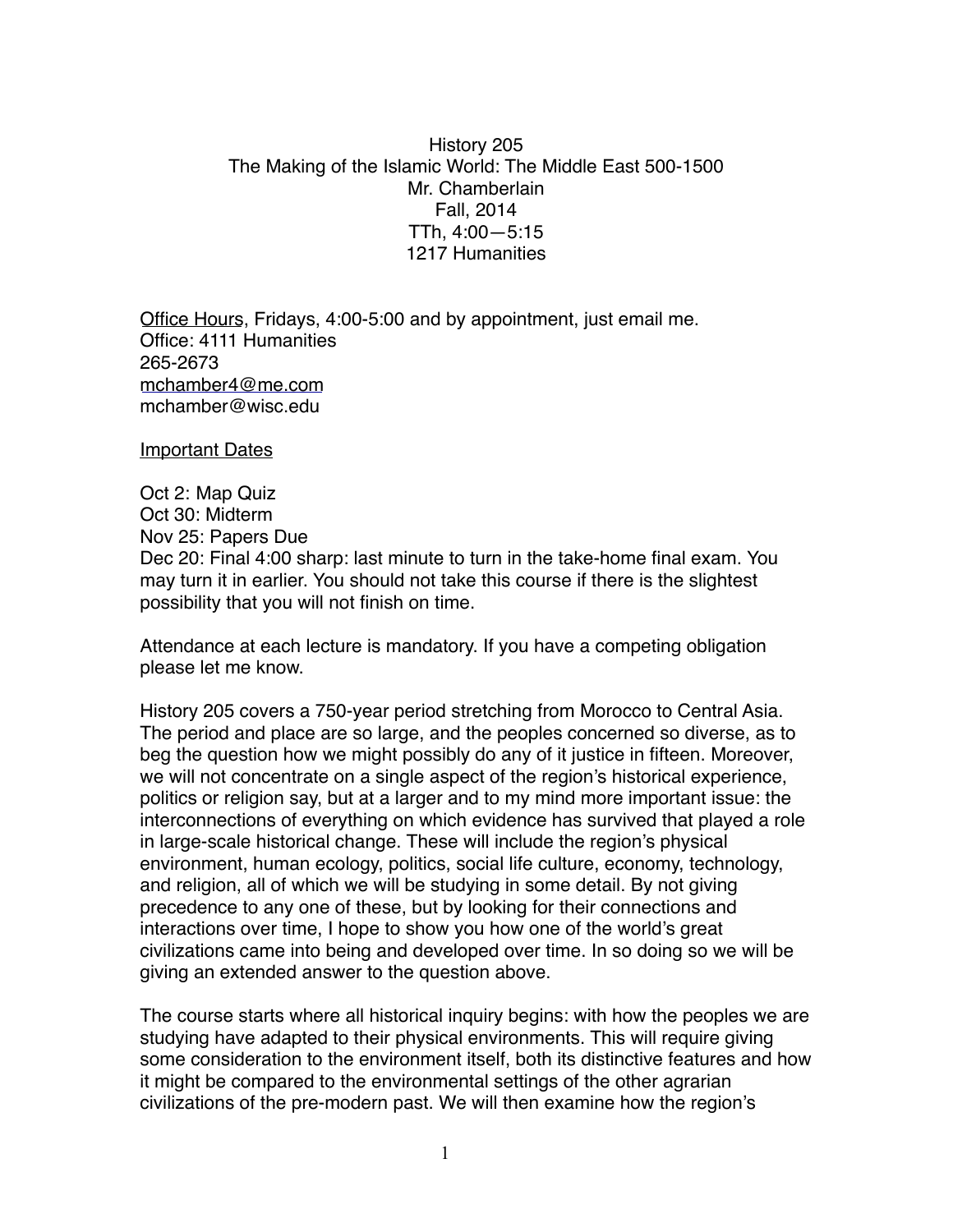peoples adapted to it as farmers, peasants, nomads, and city-dwellers, again trying to understand context through comparison. From there we move to something that appeared in the region before anywhere else, and that like the environment gave it its historical unity: the agrarian empire. We will then be in a position to approach a set of recorded history's greatest developments: the appearance of Islam, the Arab conquests, and the formation of an Islamic empire and Islamic civilization. The remainder of the course will be devoted to an examination of Islamic civilization as it developed in the aftermath of the breakup of the early Islamic empire. In this section we will give considerable attention to institutions that survived until the early-modern period and some, in altered form, to recent times. Please note that this is not a course that puts religion at the center, though of course we will be studying the central ideas and practices of Islam throughout. Think of it instead as an attempt to understand how environment, economy, politics, culture, social life, and religion interacted over time to produce and sustain a civilization.

Grading is based on a map quiz (10%), mid-term (30%), paper (30%) and final (30%). If you want an A be prepared to put a consistently high level of effort into the course. Note that the final is a take-home. You may appeal a grade by giving me the paper or exam with a written argument why it should be changed, then scheduling a meeting about it. Be aware that your grade can be revised down as well as up.

### Warnings, threats, and menaces:

This course is listed as a 3-4 credit course. All undergraduates should register for four credits, with the exception of those who are running up against a credit limit. All students must write a paper and attend all lectures. The lectures and the readings each cover material not covered in the other. You are responsible for both.

If you are prevented from attending a lecture, please send me an email.

The field of medieval Islamic history is not so well established as to permit the last -minute scanning of a bluffer's guide before an exam. Not only does such a book not exist, the field has yet to benefit from a comprehensive textbook. The only way to acquire a decent knowledge of the field is pull together disparate materials from textbooks, translated primary sources, and stuff that your instructor has stumbled upon and that he might remember in lecture. The only way to organize and synthesize this material is to come to lecture and to read. The usual scams, dodges, last-second stratagems, and trusty expedients do not seem to work. So keep up.

You will have noticed that the course schedule is unbalanced, the heaviest reading at the beginning and the midterm, paper, and final all falling in November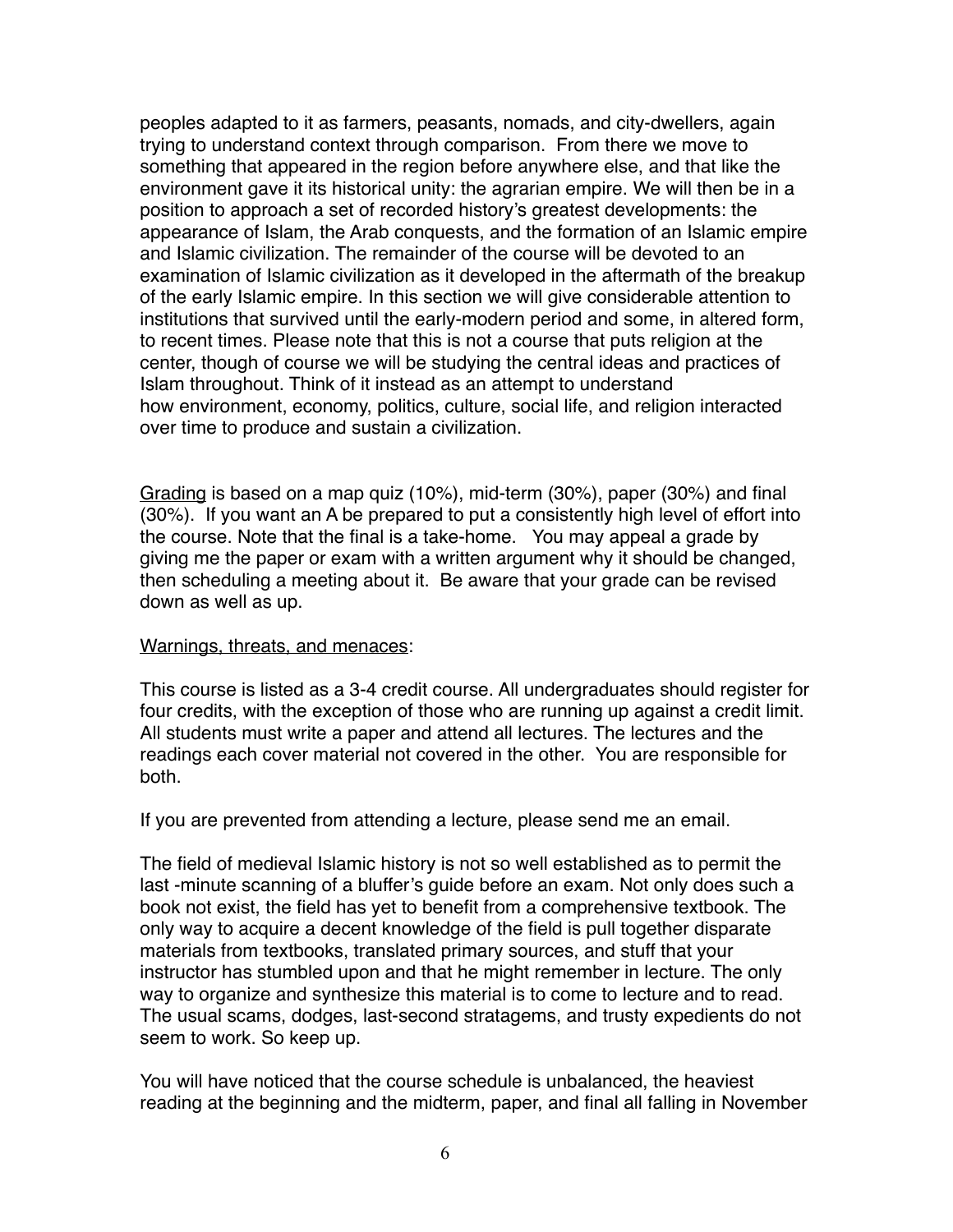and December. There is a reason for this: the subject is unfamiliar to most of you, and I want to give you the chance to synthesize before you begin to put your thoughts on paper. This places a special responsibility on you. Do not flag, procrastinate, postpone, or go easy on yourself the first six weeks of the course.

Finally, take care with resources on the web. The course home page will have a list of relatively reliable links, but you must check them out and cite them diligently. Not-too-bad sources for other fields, Wikipedia for example, are often flat wrong when it comes to Islamic history. You would do the world a service were you to correct it as you go along.

Oh, and by the way, I've heard though can hardly believe that some faculty have advanced their personal political views in their classes. Standing offer: I'll give an A to anyone who succeeds in figuring out my views on any current hot issue. If you are wrong, sorry, this is a pay-for-play proposal, I'll have to shave a half-point off your final grade. Don't want to turn this into twenty questions.

Textbooks (available in cheap used copies at Amazon and elsewhere. I always invite students to ask for help if difficulties arise, but for the last five years none have. Offer still stands though).

Michael Cook, The Qur'an: a Very Short Introduction.

Robert Irwin, Night and Horses and the Desert: an Anthology of Classical Arabic Literature.

Albert Hourani, A History of the Arab Peoples.

We will also read scholarship and translated primary sources posted on the course home-page located at learn@uw. Make sure you take a look soon. '

The course blog will also be essential reading, particularly for papers (you'll find the suggested topics there) and exam prep (including the questions, in advance).

# Lectures and Readings

Weeks 1 and 2: Course description, Human geography: peasants, city-people, nomads; early states and empires; trade.

Reading:, Prologue; Irwin, 1-29; "Ibn Khaldun " readings on learn@uw. I'll put a copy of the Irwin chapter there until your textbooks arrive.

Week 3: Arabia and the Arabs in Late Antiquity; life of the Prophet Muhammad; the Qur'ân.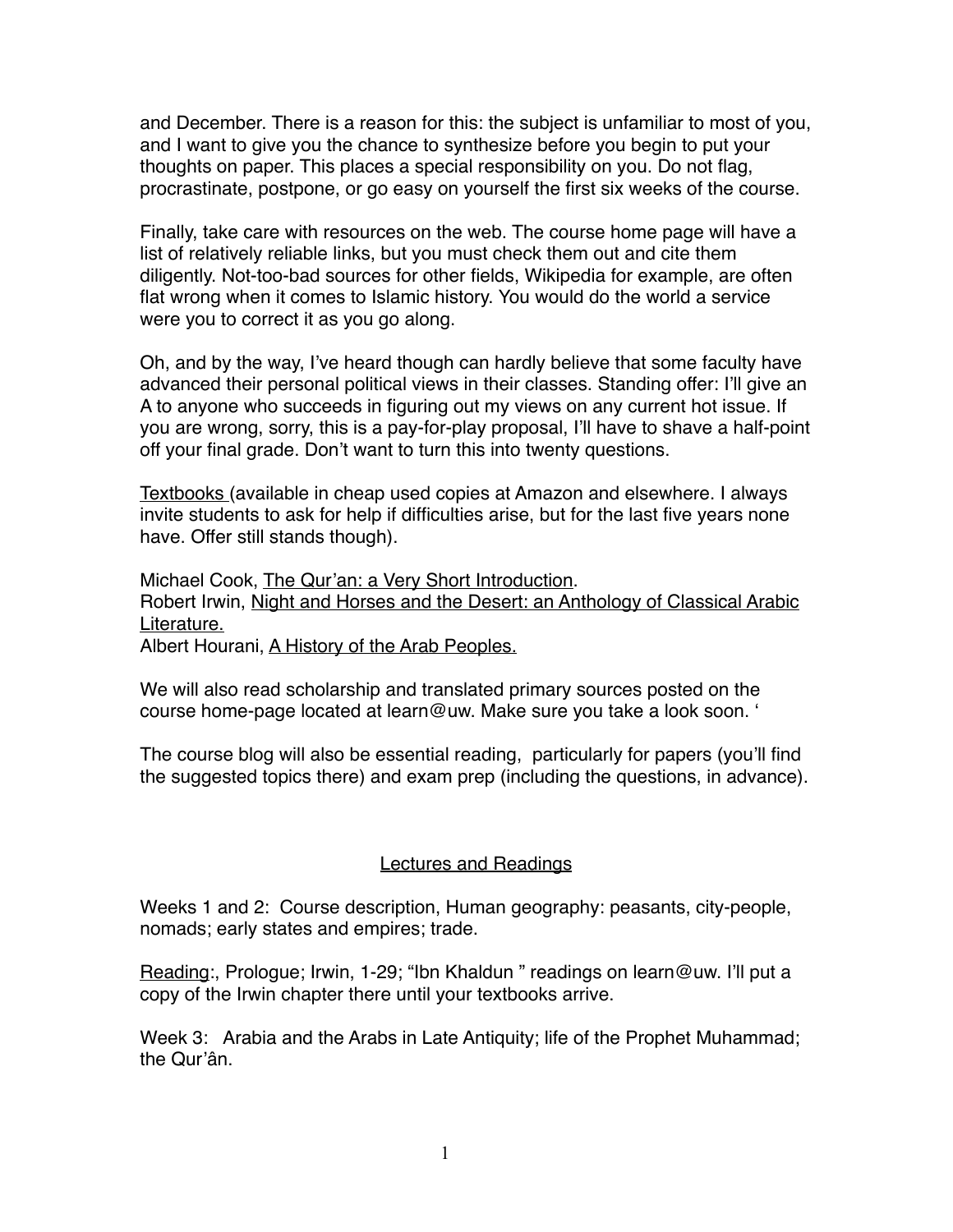Reading: Hourani, 7-22; Cook, Koran;; Irwin 30-41; Ibn Ishaq, Biography of the Prophet, selections" (learn@uw, and note: read this over the next two weeks as required readings slacken)

Week 4: The Arab conquests and the formation of an Islamic empire.

Reading: Hourani, 22-38; Irwin, 42-67, Kennedy reading on learn@uw.

Week 5: Cult, ritual, basic doctrines of Islam; map- quiz on the 4<sup>th</sup>.

Reading; Hourani, 38-75 (for overview only, we will cover this material in detail later) and 147-158, Selections of hadith on learn@uw. Peter's translation on the Hajj.

### Week 6:

From Umayyads to `Abbasids. The `Abbâsid Empire and the formation of an Islamic cultural style; literature, architecture; translation from Greek to Arabic.

Reading: Irwin, 68-147 (read Irwin over the next two weeks) "Baghdad and Provinces, Lewis translation (learn@uw); "Poets, scholars, physicians, Lewis translation" (learn@uw).

Week 7: Religion and communal life: Sunnis and Shi`a; Christians and Jews; conversion.

Reading: Hourani; "Status of non-Muslims, Lewis translation" (learn@uw), selections from Sermons of `Ali

Week 8: Economy and trade; the collapse of the `Abbasid Empire; selections (short) or translated sources on learn@uw.

Week 9: Review and midterm

Week 10: Scholars, soldiers, and sultans: Islamic cultural, social, and political institutions of the Middle Period

Reading: Hourani, 83-141; "Law, `ulama', Lewis translation" (learn@uw)

Week 11: The era of invasions: Turks, Crusaders, and Mongols; the "military patronage state".

Reading: McNeill and Waldman, 185-206; 249-272 (learn@uw); Irwin, 314- 448.